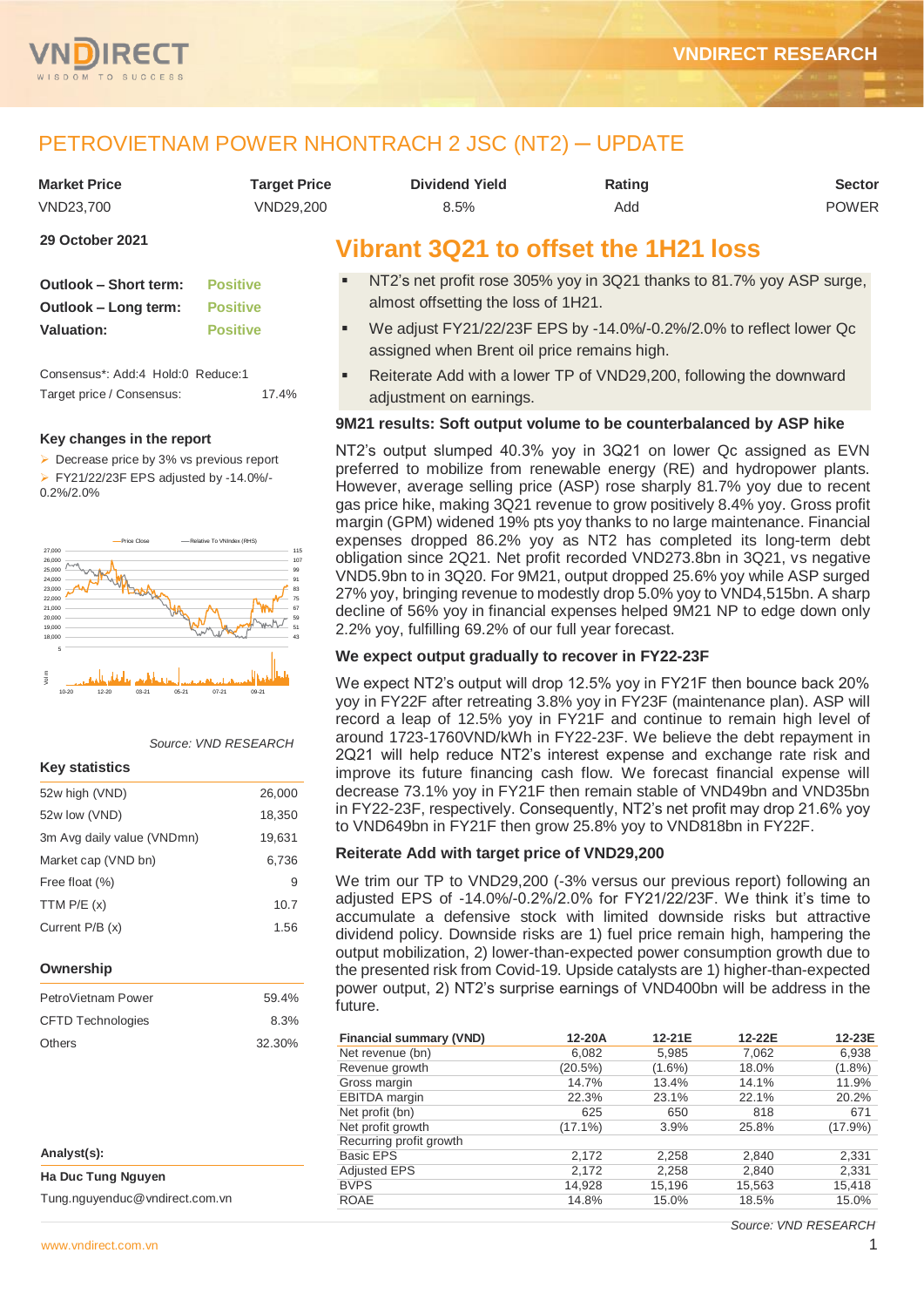

# **VIBRANT 3Q21 TO OFFSET THE 1H21 LOSS**

# **Reiterate Add with a lower target price of VND29,200**

# **We like NT2 for:**

- (1) We believe NT2 will strengthen its role as a backup energy source due to its stable nature. Its output will gradually recover in FY22F from its low base of FY21F when power consumption bounces back post-Covid.
- (2) We especially believe NT2 is a good long-term investment due to the orientation under the Power Development Plan VIII (PDP8) toward gas power development. NT2 has a good chance to operate with an efficient utilization rate of around 70% from FY25F, while ASP could reduce as we believe gas input will stabilize in the future. Besides, we project that NT2's depreciation cost will drop significantly 72.0% yoy from FY26F, which could widen the company profit margin. Hence, we expect NT2's earnings will rise sharply 25.8% yoy to VND817bn in FY22F and gradually increase to VND935bn and VND1,304bn in FY25F and FY30F, respectively.
- (3) We expected NT2 to keep a high dividend rate of 20-25% (2000- 2500VND/share) in FY22-25F. The main incentives are: 1) NT2 completed its debt obligation from 2Q21, reduced interest expense, exchange rate risk, and improved its financing cash flow. 2) Its major shareholder POW is in the process of constructing the Nhon Trach 3&4 power plant, and we expect the capital need of this company is another reason for NT2 to keep a high dividend rate in the future.

**We reiterate our Add rating on NT2 with lower TP of VND29,200** (-3.0% versus our previous report) as we adjust FY21/22/23F EPS by -14.0%/- 0.2%/2.0%, respectively. Our 1-year target price is based on equal combination of DCF and EV/EBITDA multiple:

- 5-year DCF valuation (WACC: 15.3% COE: 16.0%, LTG: 0.0%) to reflect our conservative view on NT2's growth. We believe DCF valuation is a fundamentally sound way to value as NT2's cash flow is more predictable.
- Targeted EV/EBITDA multiple of 5.7x (from 5.5x in our previous forecast) to reflect our positive view on NT2's outlook due to higher ASP. We derive an end-FY21F EV/EBITDA valuation of VND28,981 for NT2.

# **Downside risks:**

- The Covid risk is still present, hindering the recovery of manufacturing activities, which might hurt the power consumption.
- Fuels price remained high might hamper the output mobilization.
- Several new wind projects might hinder gas-fired output recovery due to overcapacity in the South.

### **Potential upside risks:**

- Higher-than-expected power output and gas-fired power ASP.
- NT2 contains a surprise earning of about VND600bn on the revaluation of foreign currency loans, which are considered to distribute for existing shareholder. Other VND400bn fx profit arose between 2016-20 about the temporary exchange rate negotiation with EVN in the power purchase agreement (PPA), but the payment schedule has not yet been explicitly addressed. Hence, we do not take this into our forecasting model until further information confirmed.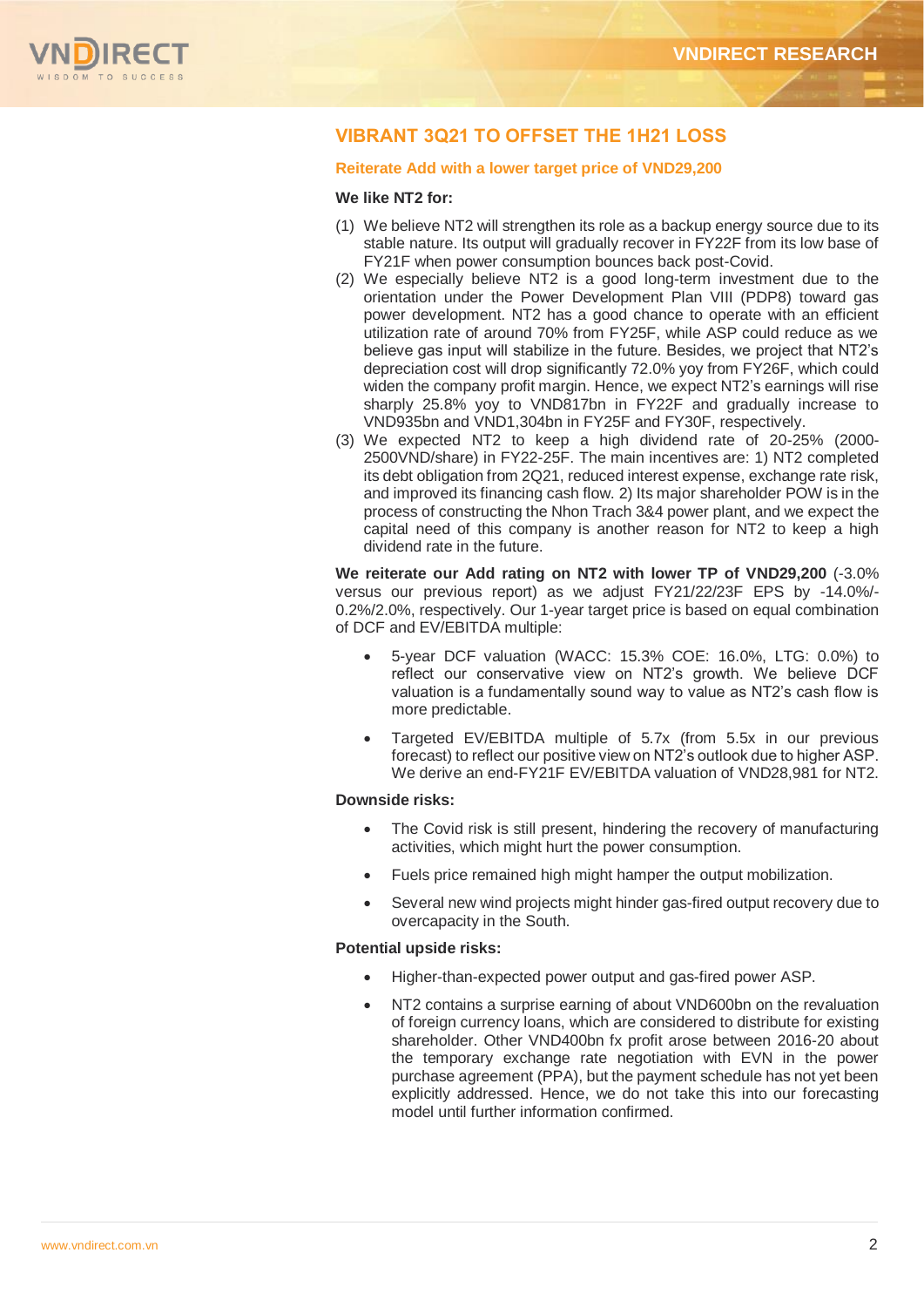# **Figure 1: DCF valuation – Summary of free cash flow (FCF)**

| 2021F | 2022F | 2023F | 2024F | 2025F | 2026F |
|-------|-------|-------|-------|-------|-------|
| 1,417 | 1.600 | 1,427 | 1,718 | 1,639 | 931   |
| (694) | (693) | (690) | (691) | (571) | (158) |
| 723   | 907   | 737   | 1,028 | 1,068 | 773   |
| (42)  | (52)  | (43)  | (103) | (160) | (155) |
| 6%    | 6%    | 6%    | 10%   | 15%   | 20%   |
| 681   | 855   | 694   | 925   | 908   | 618   |
| 694   | 693   | 690   | 691   | 571   | 158   |
| 212   | (35)  | 12    | (77)  | (49)  | 119   |
| (7)   | (6)   | (6)   | (7)   | (7)   | (7)   |
| 1,580 | 1,506 | 1,390 | 1,532 | 1,423 | 889   |
|       |       |       |       |       | 6,610 |
|       |       |       |       |       |       |

# **Figure 2: DCF - Assumption Figure 3: DCF - Valuation**

|                                | Source: VNDIRECT RESEARCH |
|--------------------------------|---------------------------|
| <b>WACC</b>                    | 13.5%                     |
| Target debt to captial ratio   | 10%                       |
| Cost of debt - kd (after tax)  | 8.6%                      |
| Cost of Equity - ke            | 14%                       |
| Equity risk premium (ERP)      | 11%                       |
| Beta, bloomberg, 5Y            | 1.0                       |
| Risk-free rate, bloomberg, 10Y | 3%                        |
| Assumption                     |                           |

| <b>DCF Valuation</b>                     |                           |
|------------------------------------------|---------------------------|
| Enterprise value                         | 8,711                     |
| $(-)$ Debt                               | (615.0)                   |
| $(+)$ Cash                               | 436.5                     |
| Equity value including Minority interest | 8,532                     |
| (-) Minority interest                    |                           |
| (-) Preferred share                      | O                         |
| Implied equity value                     | 8,532                     |
| Outstanding share (mn shares)            | 288                       |
| Equity value per share                   | 29.638                    |
|                                          | Source: VNDIRECT RESEARCH |

# **Figure 4: EV/EBITDA - Valuation Figure 5: Valuation result**

| <b>EV/EBITDA Valuation</b>    |                           |
|-------------------------------|---------------------------|
| EV/EBITDA, peer average, 1-yr | 5.7                       |
| Enterprise value              | 8,078                     |
| $(-)$ Debt                    | (282.5)                   |
| $(+)$ Cash                    | 481.49                    |
| Equity value including MI     | 8,277                     |
| $(-)$ MI                      |                           |
| (-) Preferred share           | $\Omega$                  |
| Implied equity value          | 8.277                     |
| Outstanding share (m)         | 288                       |
| Equity value per share        | 28.753                    |
|                               | Source: VNDIRECT RESEARCH |

| <b>Blended valuation</b> |             |        |                           |
|--------------------------|-------------|--------|---------------------------|
| Methodology              | Price (VND) | Weight | Target price (VND)        |
| <b>DCF</b>               | 29,638      | 50%    | 14,819                    |
| EV/EBITDA, 1-yr forward  | 28,753      | 50%    | 14,376                    |
| Average price            |             |        | 29,195                    |
| <b>Discount</b>          |             |        |                           |
| SUM(VND)                 |             |        | 29,195                    |
| Round                    |             |        | 29,200                    |
| <b>Current price</b>     |             |        | 23,650                    |
| Upside/(Downside)        |             |        | 23.4%                     |
|                          |             |        | Source: VNDIRECT RESEARCH |

# **Figure 6: Peer comparison**

|                                                |                                         | 2021F                  |                  | 2022F                  |                                          | 2023F            |            |            | 2024F                  |            | 2025F                   |               |                                    | 2026F      |
|------------------------------------------------|-----------------------------------------|------------------------|------------------|------------------------|------------------------------------------|------------------|------------|------------|------------------------|------------|-------------------------|---------------|------------------------------------|------------|
| <b>EBITDA</b>                                  |                                         | 1,417                  |                  | 1,600                  |                                          | 1,427            |            |            | 1,718                  |            | 1,639                   |               |                                    | 931        |
| (-) Depreciation and Amortisation              |                                         | (694)                  |                  | (693)                  |                                          | (690)            |            |            | (691)                  |            | (571)                   |               |                                    | (158)      |
| <b>EBIT</b>                                    |                                         | 723                    |                  | 907                    |                                          | 737              |            |            | 1,028                  |            | 1,068                   |               |                                    | 773        |
| $(-)$ Tax                                      |                                         | (42)                   |                  | (52)                   |                                          | (43)             |            |            | (103)                  |            | (160)                   |               |                                    | (155)      |
| Tax rate (%)                                   |                                         | 6%                     |                  | 6%                     |                                          | 6%               |            |            | 10%                    |            | 15%                     |               |                                    | 20%        |
| <b>EBIAT</b>                                   |                                         | 681                    |                  | 855                    |                                          | 694              |            |            | 925                    |            | 908                     |               |                                    | 618        |
| (+) Depreciation and Amortisation              |                                         | 694                    |                  | 693                    |                                          | 690              |            |            | 691                    |            | 571                     |               |                                    | 158        |
| (+) (Increase)/decrease in NWC                 |                                         | 212                    |                  | (35)                   |                                          | 12               |            |            | (77)                   |            | (49)                    |               |                                    | 119        |
| (-) Capital Expenditure                        |                                         |                        | (7)              | (6)                    |                                          | (6)              |            |            | (7)                    |            | (7)                     |               |                                    | (7)        |
| Unleveraged Free cash flow (FCFF)              |                                         | 1,580                  |                  | 1,506                  |                                          | 1,390            |            |            | 1,532                  |            | 1,423                   |               |                                    | 889        |
| <b>Terminal value</b>                          |                                         |                        |                  |                        |                                          |                  |            |            |                        |            |                         |               |                                    | 6,610      |
|                                                |                                         |                        |                  |                        |                                          |                  |            |            |                        |            |                         |               | Source: VNDIRECT RESEARCH          |            |
| gure 2: DCF - Assumption                       |                                         |                        |                  |                        | Figure 3: DCF - Valuation                |                  |            |            |                        |            |                         |               |                                    |            |
| Assumption                                     |                                         |                        |                  |                        | <b>DCF Valuation</b>                     |                  |            |            |                        |            |                         |               |                                    |            |
| Risk-free rate, bloomberg, 10Y                 |                                         |                        | 3%               |                        | Enterprise value                         |                  |            |            |                        |            |                         |               |                                    | 8,711      |
| Beta, bloomberg, 5Y                            |                                         |                        | 1.0              | $(-)$ Debt             |                                          |                  |            |            |                        |            |                         |               |                                    | (615.0)    |
|                                                |                                         |                        |                  | $(+)$ Cash             |                                          |                  |            |            |                        |            |                         |               |                                    | 436.5      |
| Equity risk premium (ERP)                      |                                         |                        | 11%              |                        | Equity value including Minority interest |                  |            |            |                        |            |                         |               |                                    | 8,532      |
| Cost of Equity - ke                            |                                         |                        | 14%              |                        | (-) Minority interest                    |                  |            |            |                        |            |                         |               |                                    |            |
| Cost of debt - kd (after tax)                  |                                         |                        | 8.6%             |                        | (-) Preferred share                      |                  |            |            |                        |            |                         |               |                                    | 0          |
|                                                |                                         |                        |                  |                        | Implied equity value                     |                  |            |            |                        |            |                         |               |                                    | 8,532      |
| Target debt to captial ratio                   |                                         |                        | 10%              |                        | Outstanding share (mn shares)            |                  |            |            |                        |            |                         |               |                                    | 288        |
| <b>WACC</b>                                    |                                         |                        | 13.5%            |                        | Equity value per share                   |                  |            |            |                        |            |                         |               |                                    | 29,638     |
|                                                |                                         |                        |                  |                        |                                          |                  |            |            |                        |            |                         |               |                                    |            |
|                                                | Source: VNDIRECT RESEARCH               |                        |                  |                        |                                          |                  |            |            |                        |            |                         |               | Source: VNDIRECT RESEARCH          |            |
| gure 4: EV/EBITDA - Valuation                  |                                         |                        |                  |                        | <b>Figure 5: Valuation result</b>        |                  |            |            |                        |            |                         |               |                                    |            |
| <b>EV/EBITDA Valuation</b>                     |                                         |                        |                  |                        | <b>Blended valuation</b>                 |                  |            |            |                        |            |                         |               |                                    |            |
| EV/EBITDA, peer average, 1-yr                  |                                         |                        | 5.7              |                        | Methodology                              |                  |            |            | Price (VND)            | Weight     |                         |               | Target price (VND)                 |            |
| Enterprise value                               |                                         |                        | 8,078            |                        | <b>DCF</b>                               |                  |            |            | 29,638                 |            | 50%                     |               |                                    | 14,819     |
| (-) Debt                                       |                                         |                        | (282.5)          |                        | EV/EBITDA, 1-yr forward                  |                  |            |            | 28,753                 |            | 50%                     |               |                                    | 14,376     |
| (+) Cash                                       |                                         |                        | 481.49           |                        |                                          |                  |            |            |                        |            |                         |               |                                    |            |
| Equity value including MI                      |                                         |                        | 8,277            |                        | Average price                            |                  |            |            |                        |            |                         |               |                                    | 29,195     |
| (-) MI                                         |                                         |                        | 0                |                        | <b>Discount</b>                          |                  |            |            |                        |            |                         |               |                                    |            |
| (-) Preferred share                            |                                         |                        | $\mathbf 0$      |                        | SUM(VND)                                 |                  |            |            |                        |            |                         |               |                                    | 29,195     |
| Implied equity value                           |                                         |                        | 8,277            |                        | Round                                    |                  |            |            |                        |            |                         |               |                                    | 29,200     |
| Outstanding share (m)                          |                                         |                        | 288              |                        | <b>Current price</b>                     |                  |            |            |                        |            |                         |               |                                    | 23,650     |
| <b>Equity value per share</b>                  |                                         |                        | 28,753           |                        | Upside/(Downside)                        |                  |            |            |                        |            |                         |               |                                    | 23.4%      |
|                                                | Source: VNDIRECT RESEARCH               |                        |                  |                        |                                          |                  |            |            |                        |            |                         |               | Source: VNDIRECT RESEARCH          |            |
| Figure 6: Peer comparison                      |                                         |                        |                  |                        |                                          |                  |            |            |                        |            |                         |               |                                    |            |
| Company                                        | <b>Ticker</b>                           | Recom.                 | Price            | <b>Target</b><br>price | <b>Mkt Cap</b>                           |                  | PE(x)      |            | P/BV(x)                |            | <b>EV/EBITDA</b><br>(x) |               | ROE(x)                             | D/E        |
|                                                |                                         |                        | LC\$             | LC\$                   | US\$m                                    |                  |            |            | TTM FY21F TTM FY21F    |            | TTM FY21F               |               | TTM FY21F                          | (x)        |
|                                                | International peer                      |                        |                  |                        |                                          |                  |            |            |                        |            |                         |               |                                    |            |
| <b>JSW Energy Ltd</b>                          | JSW IN Equity                           | <b>NR</b>              | 365.9            | <b>NA</b>              | 8,028.1                                  | 75.6             | <b>NA</b>  | 4.1        | 3.9                    | 23.7       | 22.2                    | 6.1           | 6.8                                | 0.2        |
| Gudian Changuan Electric Power                 | 000966 CH Equity                        | <b>NR</b>              | 8.1              | <b>NA</b>              | 3,228.1                                  | 24.0             | 8.4        | 2.4        | 1.8                    | 29.4       | 16.9                    | 7.8           | 7.8                                | 0.5        |
| First Gen Corp                                 | <b>FGEN PM Equity</b>                   | NR.                    | 30.2             | NA                     | 2,137.2                                  | 5.9              | 9.6        | 0.9        | 0.8                    | 4.8        | 4.3                     | 12.3          | 11.3                               | 0.6        |
| Dian Swastatika Sentosa TPT<br><b>SJVN Ltd</b> | <b>DSSA IJ Equity</b><br>SJVN IN Equity | <b>NR</b><br><b>NR</b> | 33,300.0<br>28.9 | <b>NA</b><br><b>NA</b> | 1,815.3<br>1,513.1                       | <b>NA</b><br>6.9 | NA.<br>NA. | 1.1<br>0.9 | <b>NA</b><br><b>NA</b> | 5.0<br>6.8 | <b>NA</b><br>5.4        | (4.0)<br>13.2 | NA<br>12.2                         | 0.7<br>0.6 |
| An Hui Wenergy Co Ltd                          | 000543 CH Equity                        | <b>NR</b>              | 3.9              | <b>NA</b>              | 1,381.8                                  | 14.3             | <b>NA</b>  | 0.6        | <b>NA</b>              | 13.1       | <b>NA</b>               | 4.5           | <b>NA</b>                          | 0.9        |
| Malakoff Corp Bhd                              | MLK MK Equity                           | <b>HOLD</b>            | 0.8              | NA                     | 960.3                                    | 14.7             | 13.6       | 0.6        | 0.7                    | 5.3        | 5.2                     | 4.4           | 5.4                                | 1.7        |
|                                                | Average                                 |                        |                  |                        | 2,723.41                                 | 23.6             | 10.5       | 1.5        | 1.8                    | 12.6       | 10.8                    | 6.3           | 8.7                                | 0.7        |
|                                                | Domestic peer                           |                        |                  |                        |                                          |                  |            |            |                        |            |                         |               |                                    |            |
| Power Generation JSC 3                         | <b>PGV VN Equity</b>                    | <b>NR</b>              | 29,000.0         | <b>NA</b>              | 1,431.7                                  | 18.2             | <b>NA</b>  | 2.2        | <b>NA</b>              | 8.7        | <b>NA</b>               | 13.0          | <b>NA</b>                          | 3.4        |
| Petro Vietnam Power Corp                       | <b>POW VN Equity</b>                    | ADD                    | 12,350.0         | 15,000.0               | 1,270.9                                  | 11.5             | 13.8       | 1.0        | 0.9                    | 5.8        | 6.0                     | 8.7           | 7.1                                | 0.4        |
| Hai Phong Thermal Power JSC                    | HND VN Equity                           | <b>NR</b>              | 18,100.0         | NA                     | 397.7                                    | 6.3              | 27.0       | 1.3        | 1.4                    | 3.1        | 5.7                     | 21.9          | 6.7                                | 0.5        |
| BaRia Thermal Power JSC                        | <b>BTP VN Equity</b>                    | <b>NR</b>              | 16,700.0         | <b>NA</b>              | 44.4                                     | 19.7             | <b>NA</b>  | 0.8        | <b>NA</b>              | NA         | <b>NA</b>               | 4.3           | NA                                 | 0.3        |
|                                                | Average                                 |                        |                  |                        | 786.2                                    | 13.9             | 20.4       | 1.3        | $1.2$                  | 5.6        | 5.7                     | 12.0          | 6.9                                | $1.2$      |
|                                                |                                         |                        |                  |                        |                                          |                  |            |            |                        |            |                         |               |                                    |            |
| PetroVietnam Nhon Trach 2                      | <b>NT2 VN Equity</b>                    | <b>ADD</b>             | 23,250.0         | 29,200.0               | 296.01                                   | 11.3             | 8.9        | 1.6        | 1.6                    | 4.9        | 5.6                     | 14.5          | 11.1<br>Data as of 27 October 2021 | 0.4        |
|                                                |                                         |                        |                  |                        |                                          |                  |            |            |                        |            |                         |               |                                    |            |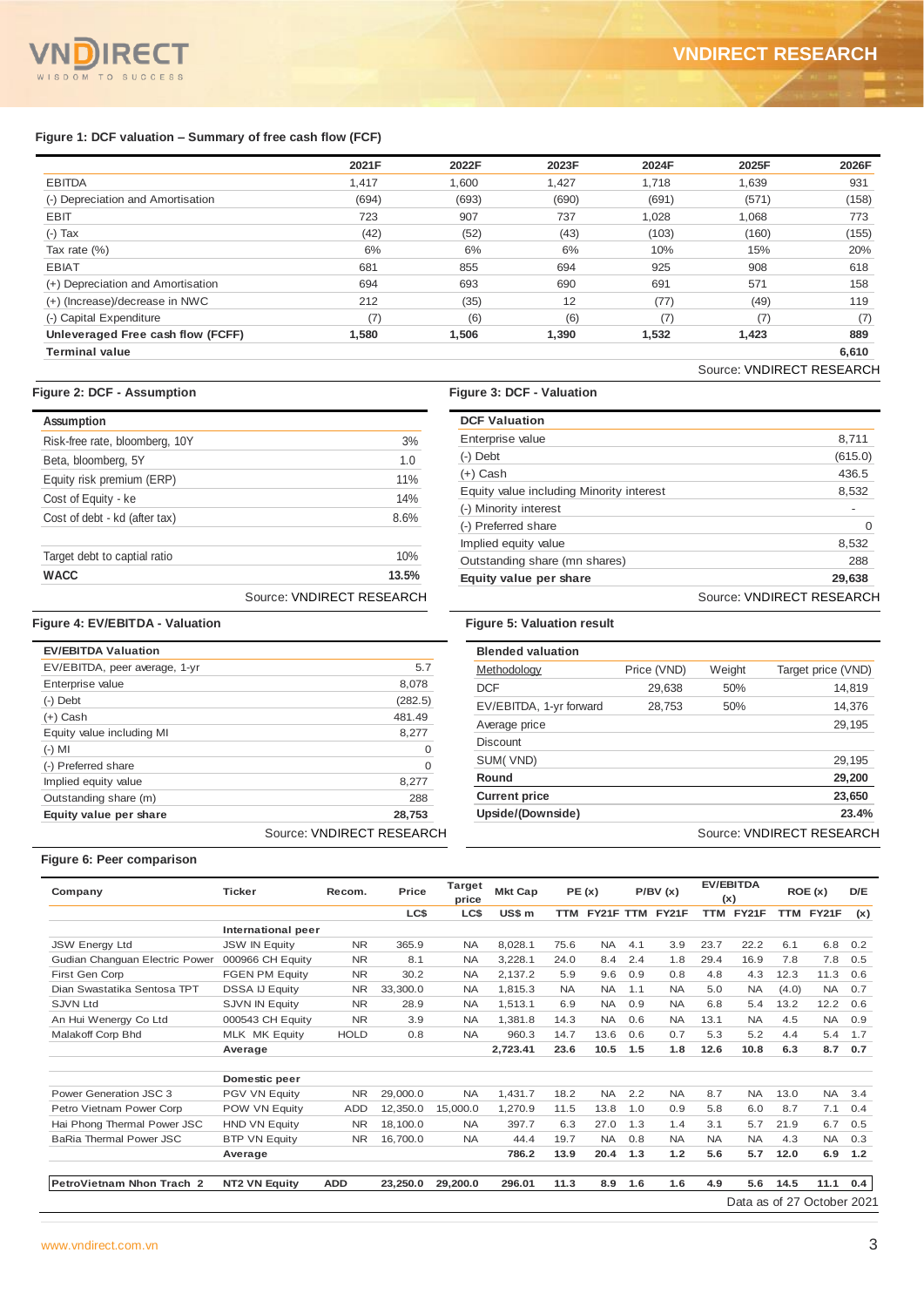

Source: Bloomberg, VNDIRECT RESEARCH

# **9M21 result: Soft output volume to be counterbalanced by ASP hike**

#### **Figure 7: NT2's 9M21 results comparison**

| Period                                            | 3Q21           | 3Q20             | $%$ yoy  | 9M21          | <b>9M20</b>    | $%$ yov          | Vs. our<br>forecast | <b>Comment</b>                                                                                                                                                                                                                                                                 |
|---------------------------------------------------|----------------|------------------|----------|---------------|----------------|------------------|---------------------|--------------------------------------------------------------------------------------------------------------------------------------------------------------------------------------------------------------------------------------------------------------------------------|
| Output (m kWh)                                    | 460.8          | 772.2            | -40.3%   | 2,370.0       | 3,183.9 -25.6% |                  | 69.4%               | Lower Qc assigned from EVN in 9M21 due to: (1)<br>EVN mobilized from cheaper power source such as<br>hydropower, (2) Renewable energy was perferable<br>due to the government support, (3) low electric load in<br>the South in behalf of Covid-19. Lower than our<br>forecast |
| ASP (VND/kWh)                                     | 2,712.0        | 1,492.6          | 81.7%    | 1,905.1       | 1,492.3        | 27.7%            |                     | 9M21 's average selling price (ASP) increased 27.7%<br>yoy due to strong increase in Brent oil price, leading<br>to a surge in gas input price. Notably, 3Q21's ASP<br>surged 81.7% yoy to 2,712VND/kWh                                                                        |
| Revenue (VNDbn)                                   | 1,249.6        | 1,152.6          |          | 8.4% 4,515.0  | 4,751.5        | $-5.0%$          | 75.6%               | 9M21 revenue decreased 5% yoy due to sharp<br>decline in output but offset by strong rise of ASP.                                                                                                                                                                              |
| COGS (VNDbn)                                      | (944.6)        | (1,084.7)        | $-12.9%$ | (3,989.0)     | (4, 141.7)     | $-3.7%$          | 76.9%               |                                                                                                                                                                                                                                                                                |
| Gross profit (VNDbn)                              | 305.1          | 67.9             | 349.3%   | 526.0         | 610.7          | $-13.9%$         | 66.8%               |                                                                                                                                                                                                                                                                                |
| GPM (%)                                           | 24.4%          | 5.9%             | 19%pts   | 11.6%         |                | 12.9% -1%pts     |                     | Gross profit margin (GPM) widened in 3Q21 as it did<br>not record maintenance cost as 3Q20 overhaul and<br>higher ASP. However, 9M21's gross margin reduce<br>due to lower output assigned and NT2 operated under<br>the efficient utilisation rate                            |
| EBIT (VNDbn)                                      | 287.0          | 40.2             | 613.9%   | 464.5         | 546.3          | $-15.0%$         | 65.3%               |                                                                                                                                                                                                                                                                                |
| Financial income (VNDbn)                          | 7.5            | 2.9              | 154.0%   | 13.7          | 14.2           | $-3.4%$          | 97.7%               |                                                                                                                                                                                                                                                                                |
|                                                   |                |                  |          |               |                |                  |                     | Financial expense reduced 58% yoy as NT2 has<br>fulfilled its foreign debt obligation since 2Q21, helping<br>interest expense and loan insurance fee dropped in                                                                                                                |
| Financial expenses (VNDbn)                        | (6.7)          | (48.5)           | $-86.2%$ | (47.6)        |                | $(110.6) -56.9%$ | 110.5%              | 9M21. Lower than our forecast                                                                                                                                                                                                                                                  |
| <b>Pretax Profit (VNDbn)</b><br>Pretax margin (%) | 287.8<br>23.0% | (5.4)<br>$-0.5%$ | na       | 430.6<br>9.5% | 449.9<br>9.5%  | $-4.3%$<br>0%pts | 63.5%               |                                                                                                                                                                                                                                                                                |
|                                                   |                |                  |          |               |                |                  |                     | Therefore, 9M net profit completed 69.2% of our                                                                                                                                                                                                                                |
| Net profit (VNDbn)                                | 273.8          | (5.9)            | na       | 412.7         | 422.1          | $-2.2%$          | 64.6%               | expectation                                                                                                                                                                                                                                                                    |
| EPS (VND/share)                                   | 996.0          | (40.0)           | na       | 1,376.0       | 1,409.0        | $-2.3%$          |                     |                                                                                                                                                                                                                                                                                |
|                                                   |                |                  |          |               |                |                  |                     | Source: VNDIRECT RESEARCH, Company report                                                                                                                                                                                                                                      |

# **FY21-23F outlook: Output will gradually recover**

### **We expect FY21F will be the low base of NT2's output**

NT2's power output has been suffered from lower Qc assigned since 4Q20 and dropped 25% yoy in 9M21 due to (1) The increasing oil price led to higher input prices and hindered gas-fired power plants' competitiveness with higher power prices; (2) EVN prioritized mobilizing from a cheaper power source such as hydropower due to favorable weather conditions; (3) continued to be benefited with strong support from the government orientation; (4) low electric load due to strict quarantine from 2Q21, especially in the South and industrial areas. Despite several recent efforts from the government to reopen activities, we believe NT2 power output will be hampered by 12.5% yoy until end-2021F due to:

 Hydropower will likely be prioritized as the La Nina phase could last until February 2022F, and hydropower plants in the South will continue to be advantaged with high mobilization from EVN.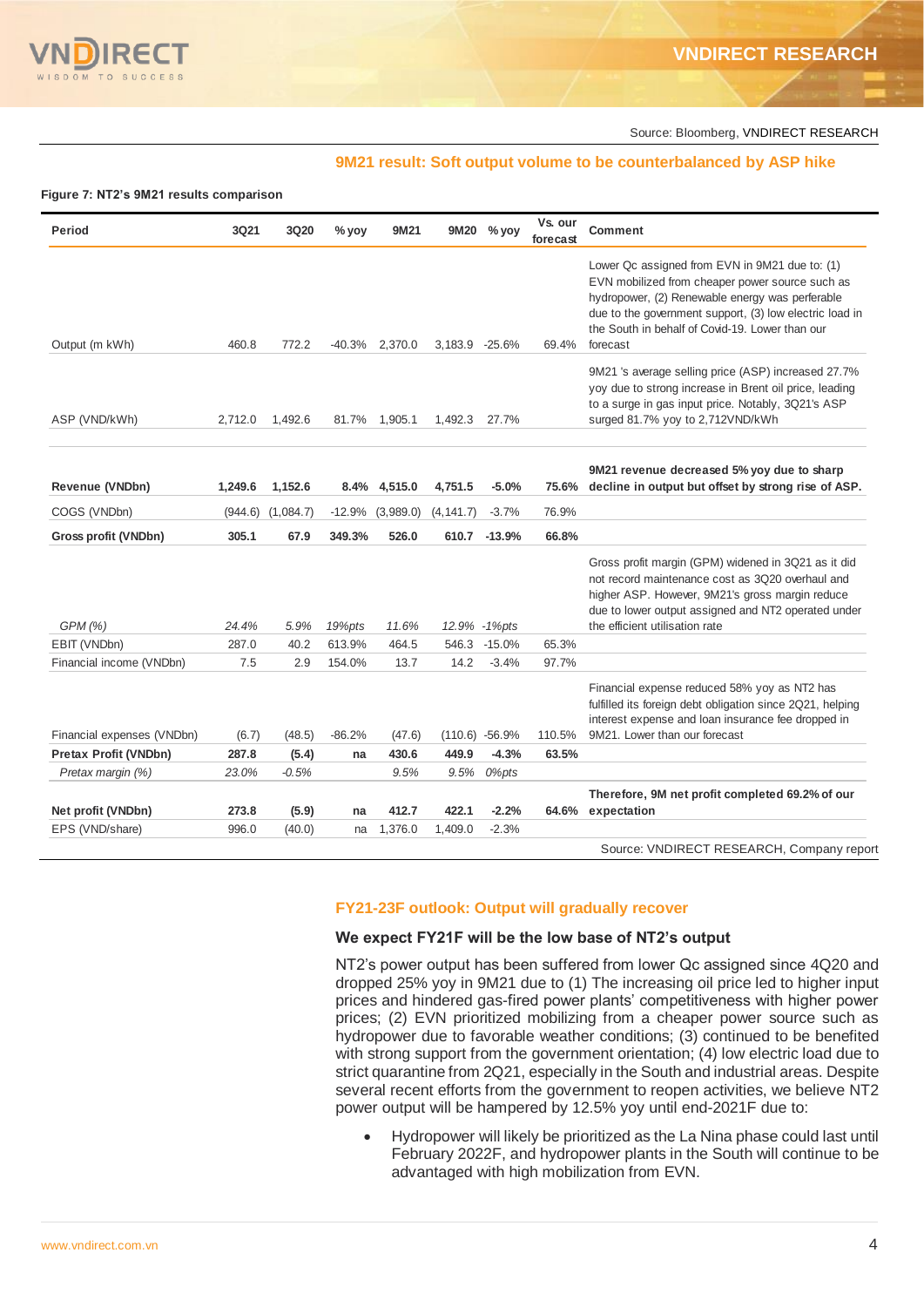

- Gas-price will stay at a high level as we forecast Brent oil price will be around 72-75US\$/barrel in 2021-23F, leading to a higher gas-fired power ASP of 12.4% yoy in FY21F.
- We believe the government will gradually implement several reopening policies post Covid-19 at the end of the year, and we expect power consumption to recover from 2022F onward.

**Figure 9: Gas-fired power output narrowed down in 3Q21 while hydropower and RE power output were mobilized at higher rates.** 



**Figure 8: Brent oil price and Singapore Platts Fuel oil price recorded a rising trend from 4Q20.**

# **NT2's output will bounce back from FY22-23F while ASP remains high**

In the following years, we believe gas-fired power will strengthen its role as a reliable energy source according to its stable and clean nature, and NT2 will gain higher Qc assigned from its low base of FY21. Particularly, we forecast power output will increase 20% yoy in FY22F, reaching a sufficient utilization rate of 62%, after reducing slightly 3.8% yoy due to the company's maintenance plan in FY23F. We conduct several reasons for NT2 brighter outlook as:

- We believe Vietnam power consumption will grow at a high level from 2022F when Covid-19 is controlled primarily in the South and industrial areas. According to the Ministry of Industry and Trade (MOIT), Vietnam might step into the power shortage phase from 2021F onwards regarding higher electricity demand with a rapid increase of 8.1% CAGR in the 2021-30F period.
- Hydropower output growth will decelerate from 1Q22 when the La Nina phase weakens while the El Nino phase has an increasing chance to occur from May 2022F, according to International Research Institute for Climate and Society (IRI).
- Gas-fired power plants are the raw backup source to serve high electric load in the evening when solar power is unavailable.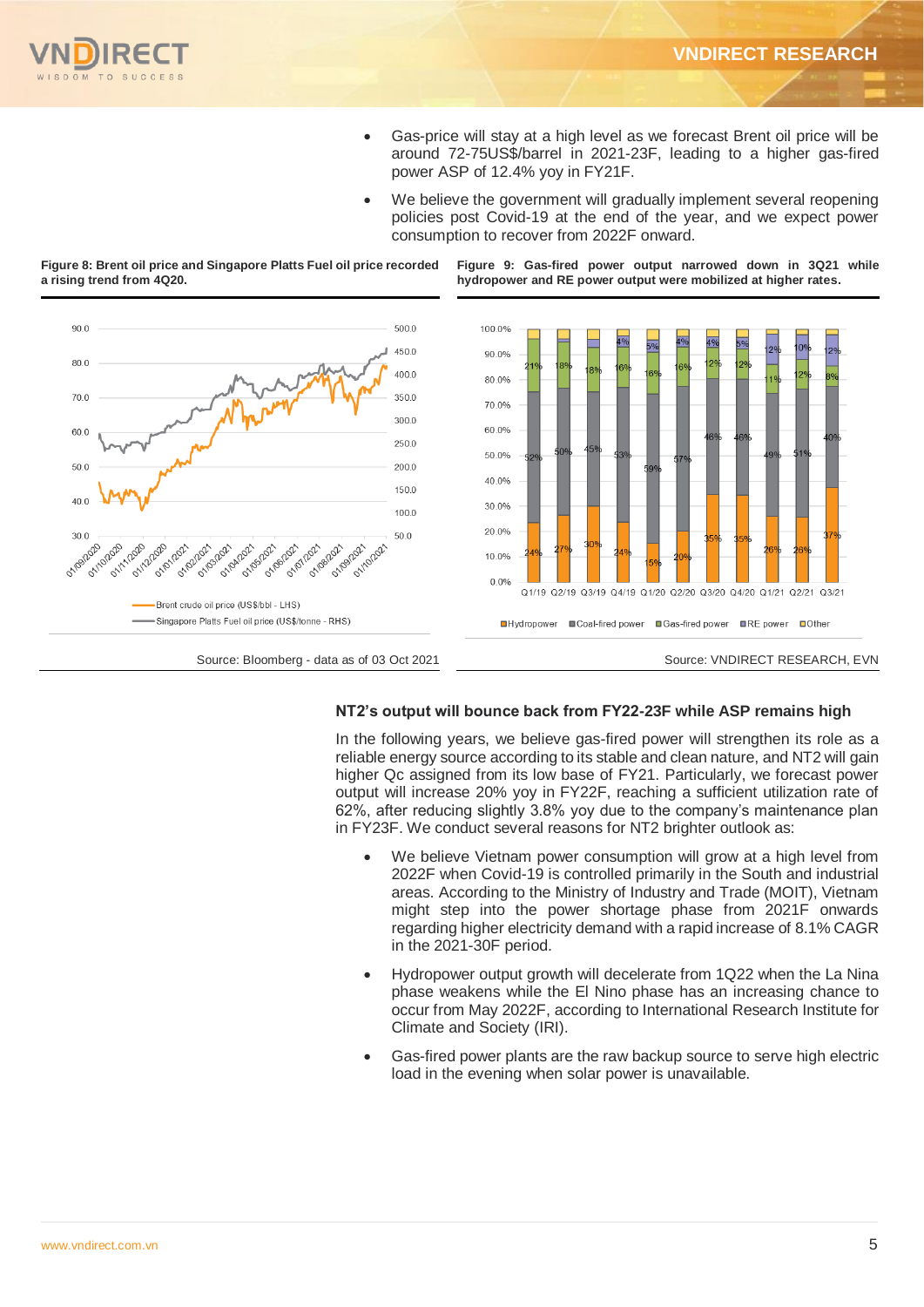#### **Figure 10: Electricity consumption output will gradually increase at 8.1% CAGR in 2021-30F period (Unit: billion kWh)**

**Figure 11: La Nina phase will weaken from 1Q22, and El Nino phenomenon contains higher possibility to occur from May 22 (Unit: %)**



We believe FY21F will be a leap for gas-fired power ASP of 12.4% yoy due to a hike in gas price. In our view, the uptrend momentum of this fuel input will decelerate in FY22-23F as Brent oil price stabilizes, but it will remain at a high level. Hence, we expect ASP to also stay at a high level of 1,723-1760VND/kWh in FY22-23F and gradually shift up at a slow rate in the following years.



**Figure 12: NT2's power ASP will remain at high level of around 1,720-1,800VND/kWh in the following years. (Unit: VNDbn)**

# **NT2 has fulfilled its foreign debt obligation since 2Q21**

In June 2021, NT2 fulfilled its debt obligation for long-term foreign loans, as the repayment schedule was completed on time. Particularly, the completion of the debt repayment up to US\$240.65m, including principal and interest, with a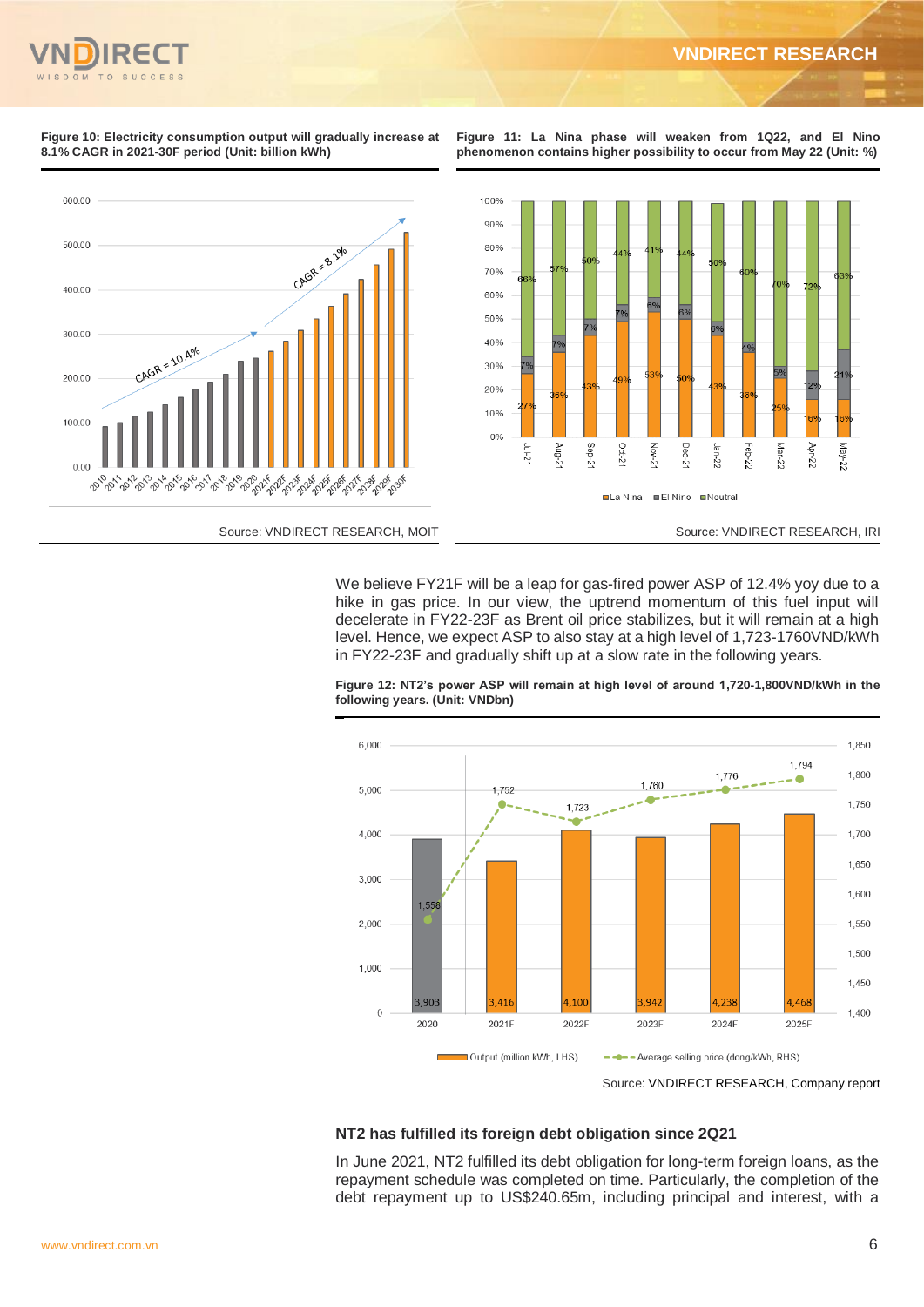

guarantee from the Government, has confirmed the effectiveness of Nhon Trach 2 power plant over the years. Hence, we estimate the financial expenses of NT2 will decrease sharply from FY21F due to the reduction of interest expense and insurance loan fees. Besides, leverage ratios, including debt to asset ratio and debt to equity ratio, will slump to 0.05/0.06 in FY21F, respectively. We believe the completion of debt repayment will improve NT2's financing cash flow and reduce its pressure from interest expense and exchange rate risk in the future. In 3Q21's balance sheet, NT2 recorded a VND615bn of short-term loans, mostly working capital loans to serve business operations. We build our model based on the assumption of a VND300bn working capital short-term loan, and it will be maintained over years at an expected 5% interest rate.

**Figure 13: NT2 has completed its long-term debt obligation since June 2021, helping its leverage ratios to drop significantly (Unit: VNDbn)**



# **FY21-23F earnings revision**

Considering NT2's outlook in 2021-23F, we adjust FY21/22/23F EPS by - 14.0%/-0.2%/2.0%, versus the previous forecast. The adjustments are listed as follow:

- We lower FY21/22/23F output by 25.7%/19.0%/9.1% from the previous forecast to reflect the low output mobilization among gas fire power plants. Besides, the upcoming deployment of several RE power projects could hinder the growth of this energy sub-sector.
- We raise our expectation for NT2's power ASP by 9.7%/8.0%/7.9% in FY21/22/23F to reflect the rising trend of input fuel, leading to higher power prices. We forecast Brent oil price will stay at a high level of around 72-75US\$/barrel in FY21-23F, keeping gas power ASP at a high level of 1,720-1,800 dong/kWh.
- We lower revenue forecast by 14.3%/12.5%/3/2% in FY21/22/23F versus the previous forecast due to a solid decline in output but offset by higher ASP.
- We reduce the financial expense forecast to reflect the completion of NT2's debt obligation in 2Q21. Notably, we adjust financial expenses to decrease 57.8%/53.8%/64.6% in FY21/22/23F versus the previous forecast.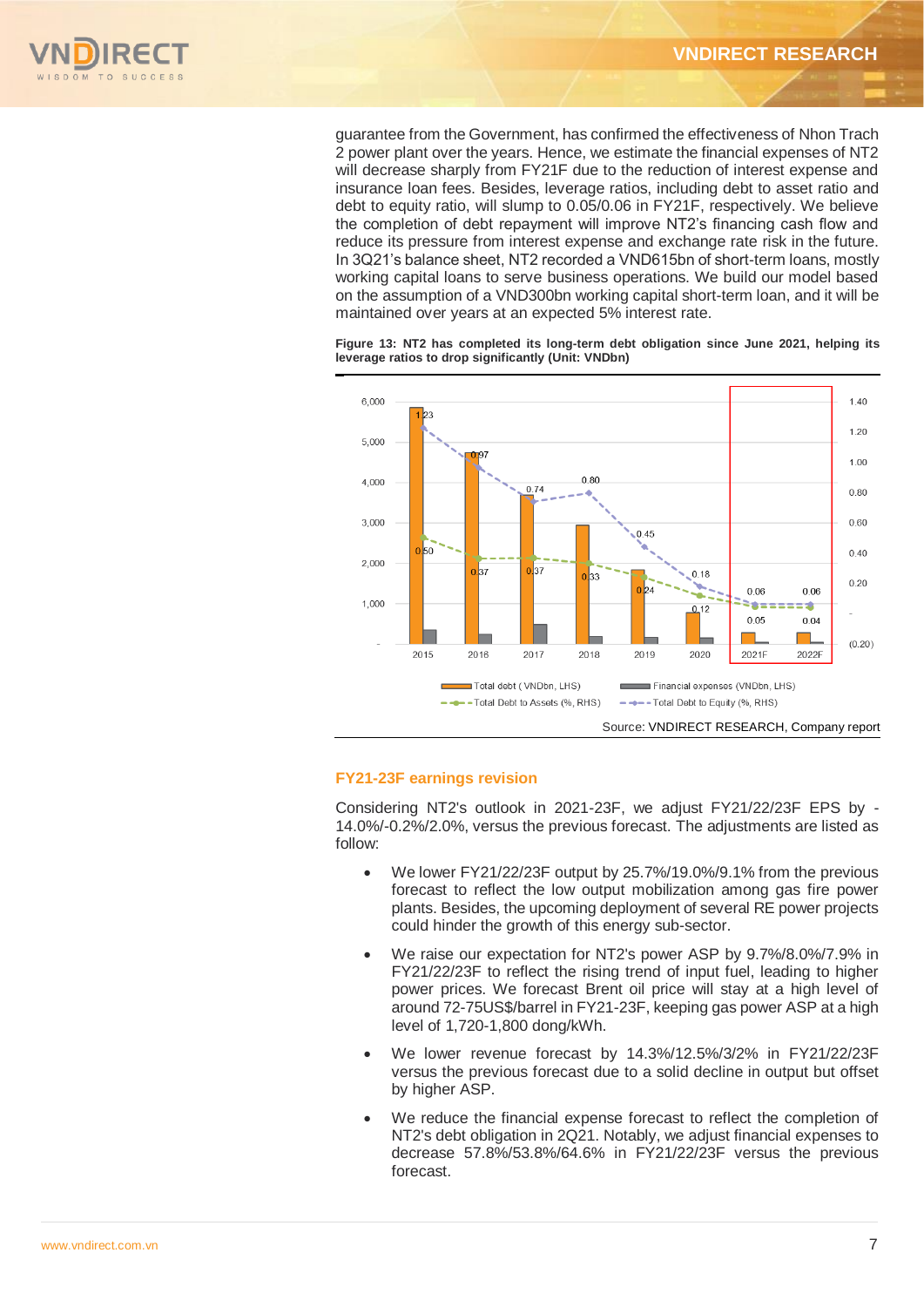

 Hence, due to the above adjustment, net profit and EPS will be adjusted by -14.0%/-0.2%/+2.0% in FY21/22/23F.

# **Figure 14: Changes in forecast**

| <b>Forecast revision</b>                  | 2020       | 2021F     |            |          | 2022F     |            |            | 2023F      |            |            |
|-------------------------------------------|------------|-----------|------------|----------|-----------|------------|------------|------------|------------|------------|
|                                           |            | Old       | <b>New</b> | $%$ Chg  | Old       | <b>New</b> | %Chg       | Old        | <b>New</b> | %Chg       |
| Output (m kWh)                            | 3,903.0    | 4,599.0   | 3,416.4    | $-25.7%$ | 5,059.0   | 4,099.7    | $-19.0%$   | 4,336.2    | 3,942.0    | $-9.1%$    |
| ASP (VND/kWh)                             | 1,558.4    | 1,593.4   | 1,751.9    | 9.9%     | 1,595.0   | 1,722.6    | 8.0%       | 1,631.2    | 1,760.0    | 7.9%       |
| Utilisation rate (%)                      | 59%        | 70%       | 52%        | -18%pts  | 77%       | 62%        | $-15%$ pts | 66%        | 60%        | $-6\%$ pts |
| Revenue                                   | 6,082.2    | 6,980.7   | 5,985.2    | $-14.3%$ | 8,071.0   | 7,062.1    | $-12.5%$   | 7,166.3    | 6,937.7    | $-3.2%$    |
| <b>COGS</b>                               | (5, 187.5) | (6,044.0) | (5, 185.6) | $-14.2%$ | (7,043.0) | (6,065.9)  | $-13.9%$   | (6, 335.5) | (6, 110.1) | $-3.6%$    |
| Gross profit                              | 894.8      | 936.6     | 799.6      | $-14.6%$ | 1,028.0   | 996.2      | $-3.1%$    | 830.8      | 827.6      | $-0.4%$    |
| GPM (%)                                   | 0.1        | 13.4%     | 13.4%      | $-0.1%$  | 12.7%     | 14.1%      | 1.4%       | 11.6%      | 11.9%      | 0.3%       |
| SG&A                                      | (85.0)     | (89.3)    | (76.5)     | $-14.3%$ | (102.0)   | (89.3)     | $-12.5%$   | (93.7)     | (90.7)     | $-3.2%$    |
| <b>EBIT</b>                               | 809.8      | 847.3     | 723.1      | $-14.7%$ | 926.0     | 906.9      | $-2.1%$    | 737.1      | 736.9      | $0.0\%$    |
| Financial expense                         | (160.2)    | (102.0)   | (43.1)     | $-57.7%$ | (106.0)   | (49.4)     | $-53.4%$   | (99.0)     | (34.7)     | $-65.0%$   |
| Pre-tax profit                            | 663.3      | 799.8     | 690.1      | $-13.7%$ | 864.0     | 867.7      | 0.4%       | 695.2      | 712.4      | 2.5%       |
| Profit after tax                          | 625.3      | 756.2     | 649.9      | $-14.0%$ | 819.0     | 817.6      | $-0.2%$    | 658.0      | 671.1      | 2.0%       |
| Net profit                                | 625.3      | 756.2     | 649.9      | $-14.0%$ | 819.0     | 817.6      | $-0.2%$    | 658.0      | 671.1      | 2.0%       |
| Net profit margin (%)                     | 0.1        | 10.8%     | 10.9%      | $0.0\%$  | 10.1%     | 11.6%      | 1.4%       | 9.2%       | 9.7%       | 0.5%       |
| EPS (VND/share)                           | 2,172.1    | 2,626.8   | 2,257.7    | -14.0%   | 2,845.0   | 2,840.0    | $-0.2\%$   | 2,285.8    | 2,331.2    | 2.0%       |
| Source: VNDIRECT RESEARCH, Company report |            |           |            |          |           |            |            |            |            |            |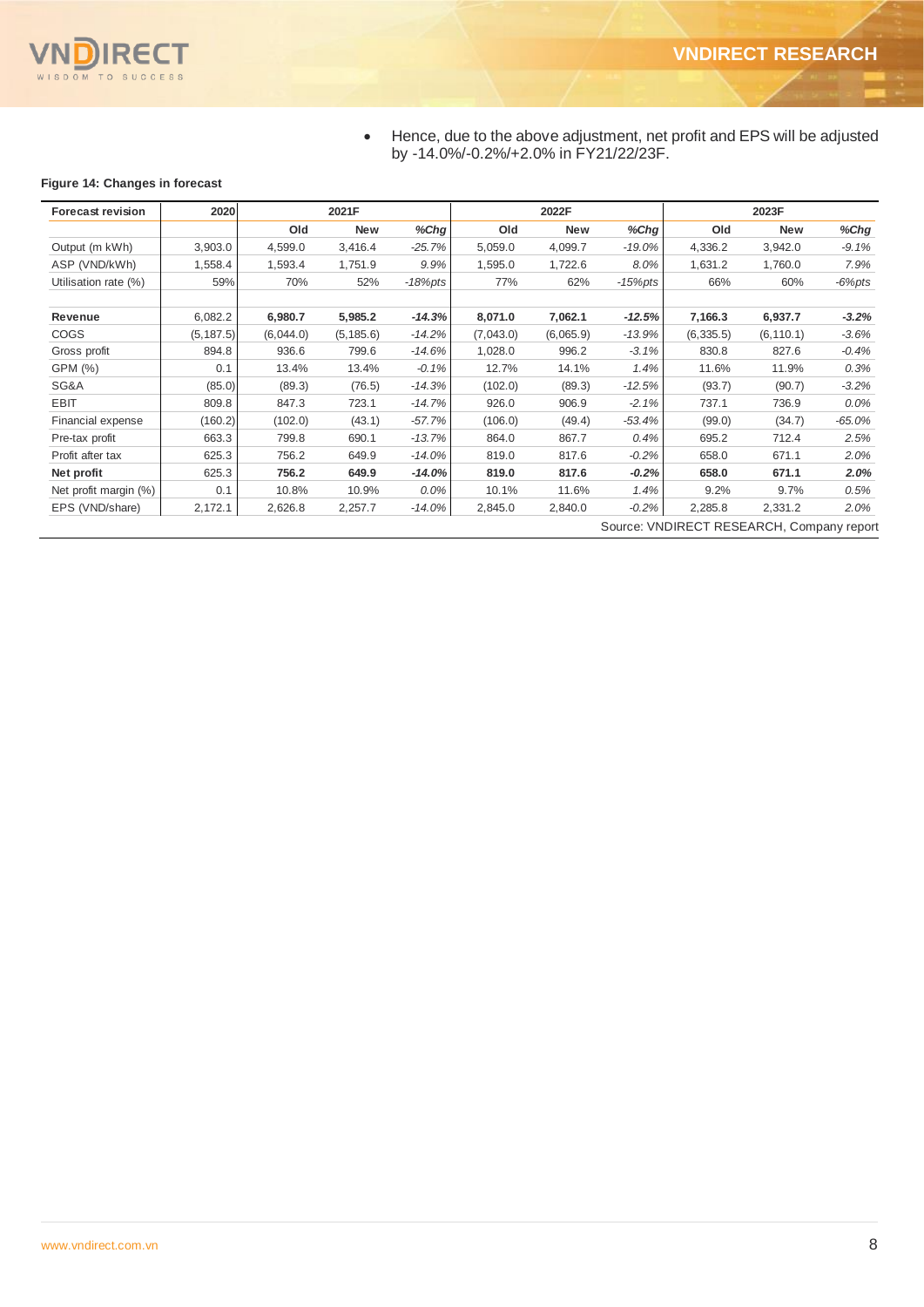#### $T<sub>O</sub>$ **SUCCESS** O M

# **VNDIRECT RESEARCH**

#### **Valuation**



#### **Income statement**

| (VNDbn)                       | 12-21E   | 12-22E   | 12-23E   |
|-------------------------------|----------|----------|----------|
| Net revenue                   | 5,985    | 7,062    | 6,938    |
| Cost of sales                 | (5, 186) | (6,066)  | (6, 110) |
| Gen & admin expenses          | (77)     | (89)     | (91)     |
| Selling expenses              | $\Omega$ | 0        | O        |
| <b>Operating profit</b>       | 723      | 907      | 737      |
| <b>Operating EBITDA</b>       | 1,417    | 1,600    | 1,427    |
| Depreciation and amortisation | (694)    | (693)    | (690)    |
| <b>Operating EBIT</b>         | 723      | 907      | 737      |
| Interest income               | 14       | 14       | 14       |
| <b>Financial expense</b>      | (43)     | (49)     | (35)     |
| Net other income              | (4)      | (4)      | (4)      |
| Income from associates & JVs  |          |          |          |
| Pre-tax profit                | 690      | 868      | 712      |
| Tax expense                   | (40)     | (50)     | (41)     |
| Minority interest             | $\Omega$ | $\Omega$ | O        |
| Net profit                    | 650      | 818      | 671      |
| Adj. net profit to ordinary   | 650      | 818      | 671      |
| Ordinary dividends            | (576)    | (720)    | (720)    |
| <b>Retained earnings</b>      | 74       | 98       | (49)     |

#### **Balance sheet**

| (VNDbn)                          | 12-21E   | 12-22E   | 12-23E   |
|----------------------------------|----------|----------|----------|
| Cash and equivalents             | 481      | 1,228    | 1,883    |
| Short term investments           | $\Omega$ | $\Omega$ | $\Omega$ |
| Accounts receivables             | 1,563    | 1,813    | 1,796    |
| Inventories                      | 264      | 335      | 324      |
| Other current assets             | 11       | 18       | 15       |
| <b>Total current assets</b>      | 2,320    | 3,394    | 4,019    |
| Fixed assets                     | 3,501    | 2,814    | 2,131    |
| <b>Total investments</b>         | $\Omega$ | $\Omega$ | $\Omega$ |
| Other long-term assets           | 259      | 333      | 314      |
| <b>Total assets</b>              | 6,080    | 6,542    | 6,463    |
| Short-term debt                  | 283      | 283      | 283      |
| Accounts payable                 | 419      | 647      | 573      |
| Other current liabilities        | 999      | 1,117    | 1,151    |
| <b>Total current liabilities</b> | 1,701    | 2,047    | 2,006    |
| Total long-term debt             | $\Omega$ | $\Omega$ | $\Omega$ |
| Other liabilities                | 5        | 15       | 18       |
| Share capital                    | 2,879    | 2,879    | 2,879    |
| Retained earnings reserve        | 1,356    | 1,454    | 1,405    |
| <b>Shareholders' equity</b>      | 4,375    | 4,480    | 4,438    |
| Minority interest                | $\Omega$ | $\Omega$ | $\Omega$ |
| Total liabilities & equity       | 6,080    | 6.542    | 6,463    |



#### **Cash flow statement**

| (VNDbn)                                     | 12-21E         | 12-22E   | 12-23E |
|---------------------------------------------|----------------|----------|--------|
| Pretax profit                               | 690            | 868      | 712    |
| Depreciation & amortisation                 | 694            | 693      | 690    |
| Tax paid                                    | (40)           | (50)     | (41)   |
| Other adjustments                           | (76)           | (26)     | (14)   |
| Change in working capital                   | 212            | (35)     | 12     |
| Cash flow from operations                   | 1,480          | 1,449    | 1,359  |
| Capex                                       | (7)            | (6)      | (6)    |
| Proceeds from assets sales                  | $\overline{2}$ | 1        | 2      |
| <b>Others</b>                               | (4)            | (0)      | 0      |
| Other non-current assets changes            | 14             | 14       | 14     |
| Cash flow from investing activities         | 5              | 9        | 9      |
| New share issuance                          | $\Omega$       | $\Omega$ | 0      |
| Shares buyback                              |                |          |        |
| Net borrowings                              | (492)          | 0        | 0      |
| Other financing cash flow                   | 3              | 8        | 7      |
| Dividends paid                              | (576)          | (720)    | (720)  |
| Cash flow from financing activities         | (1,065)        | (712)    | (713)  |
| Cash and equivalents at beginning of period | 62             | 481      | 1,228  |
| Total cash generated                        | 420            | 746      | 655    |
| Cash and equivalents at the end of period   | 481            | 1,228    | 1,883  |

#### **Key ratios**

|                         | 12-21E     | 12-22E | 12-23E     |
|-------------------------|------------|--------|------------|
| <b>Dupont</b>           |            |        |            |
| Net profit margin       | 10.9%      | 11.6%  | 9.7%       |
| Asset turnover          | 0.96       | 1.12   | 1.07       |
| <b>ROAA</b>             | 10.4%      | 13.0%  | 10.3%      |
| Avg assets/avg equity   | 1.44       | 1.43   | 1.46       |
| <b>ROAE</b>             | 15.0%      | 18.5%  | 15.0%      |
| Efficiency              |            |        |            |
| Days account receivable | 91.7       | 90.1   | 90.9       |
| Days inventory          | 18.5       | 20.1   | 19.3       |
| Days creditor           | 29.5       | 38.9   | 34.2       |
| Fixed asset turnover    | 1.56       | 2.24   | 2.81       |
| <b>ROIC</b>             | 14.0%      | 17.2%  | 14.2%      |
| Liquidity               |            |        |            |
| Current ratio           | 1.4        | 1.7    | 2.0        |
| Quick ratio             | 1.2        | 1.5    | 1.8        |
| Cash ratio              | 0.3        | 0.6    | 0.9        |
| Cash cycle              | 80.7       | 71.3   | 76.0       |
| Growth rate (yoy)       |            |        |            |
| Revenue growth          | $(1.6\%)$  | 18.0%  | $(1.8\%)$  |
| Operating profit growth | $(10.7\%)$ | 25.4%  | (18.7%)    |
| Net profit growth       | 3.9%       | 25.8%  | $(17.9\%)$ |
| EPS growth              | 3.9%       | 25.8%  | $(17.9\%)$ |

*Source: VND RESEARCH*